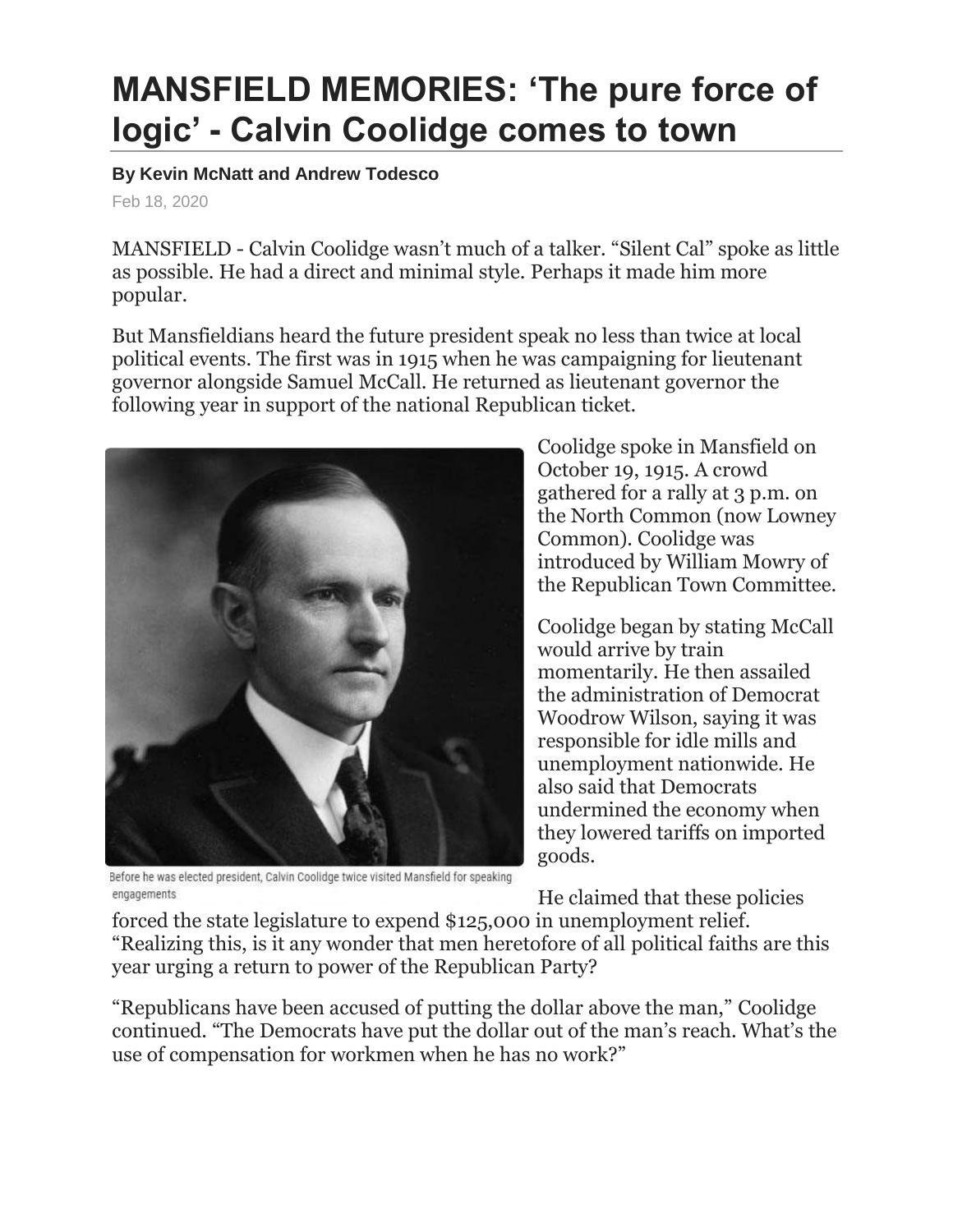McCall soon arrived and delivered a similar speech.

After a successful election Coolidge returned as lieutenant governor on August 16, 1916 for a meeting of a local organization dedicated to the candidacy of Charles Evans Hughes for president. At this meeting were Clarence Barnes of Mansfield, who would later be elected attorney general of Massachusetts; State Senator Joseph Martin of North Attleboro, who would later become US Speaker of the House; and Coolidge, who would later be president of the United States.

The "smoke and talk rally" was held at Odd Fellows Hall in the Lovell Block (North Main and West streets). Martin spoke first on the need for protective tariffs. Barnes then introduced Coolidge, calling him "a man from the Berkshires, Calvin Coolidge of Northampton, a man who rules by the pure force of logic."

Coolidge said the welfare and vitality of the nation were at stake in the upcoming presidential election.

"We welcome immigrants but we should see to it that American institutions are perpetuated and that American ideals prevail," he said.



Prior to his presidency, Calvin Coolidge spoke at the Odd Fellows Hall in the Lovell Block, shown above on August 16, 1916 in support of Charles Evans Hughes campaign for president.

He claimed Wilson only won in 1912 because the Republican Party was divided. He urged the return of government control to the Republicans and the establishment of a protective tariff.

Coolidge was elected governor in 1918 when McCall didn't seek reelection. In 1920 he was elected vice president and became president upon Warren Harding's sudden death in 1923.

Coolidge was elected to his own term in 1924 and did not seek a second full term. He died in 1933 at the age of 61.

In 1935, Clarence Barnes spoke of his friendship with Calvin Coolidge. He recalled the speech at Odd Fellows Hall.

"Cal spoke for five or 10 minutes — that was a long speech for him."

Coolidge then stayed at Barnes' home (79 Rumford Avenue) for the night.